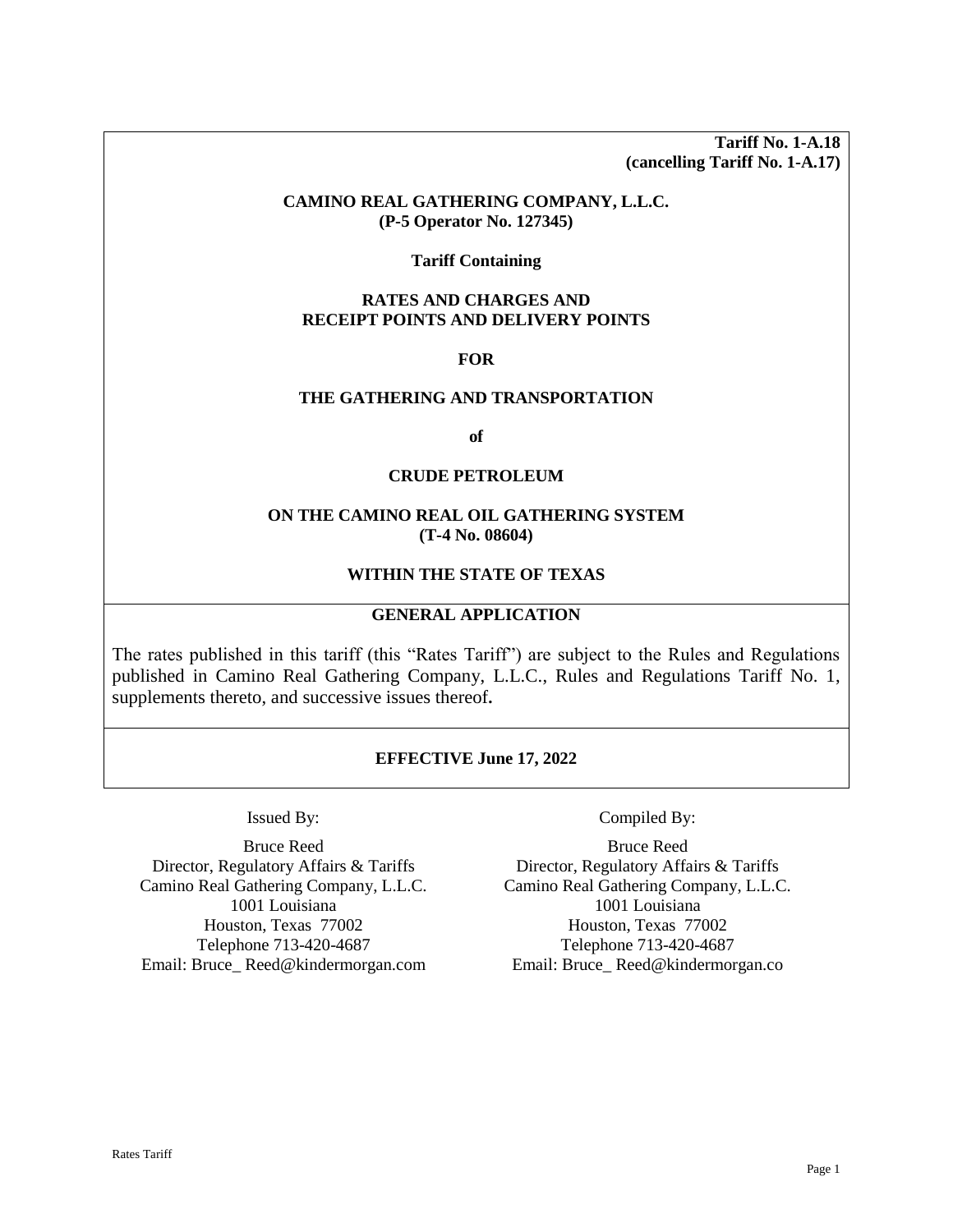The following rates are published in this Rates Tariff for the gathering and transportation of Crude Petroleum by Camino Real Gathering Company, L.L.C., subject to the Rules and Regulations Tariff.

- <span id="page-1-0"></span>1. Reservation Charge.
	- a. For an Anchor Shipper,

| <b>Reservation Charge for Daily</b> |                          |
|-------------------------------------|--------------------------|
| <b>Reserved Capacity</b>            | [ $U$ ]\$1.18 per barrel |
|                                     |                          |

b. Shipper will pay the Reservation Charge each Month for a volume equal to Shipper's Reserved Capacity regardless of the volume shipped by Shipper in that Month.

# 2. Volumetric Charge.

- a. Anchor Shipper.
	- i. During the Term (as defined in the Transportation Agreement) with an Anchor Shipper, the Volumetric Charge for each Barrel of the Shipper's Excess Volumes is as follows:

| Volumetric Charge for Excess Volumes | $[U]\$ \$1.12 per barrel |
|--------------------------------------|--------------------------|
|--------------------------------------|--------------------------|

<span id="page-1-1"></span>b. For a Shipper who is not an Anchor Shipper,

| Line<br>No. | If the Aggregate Volume<br><b>Delivered During the Month is</b> |                             | <b>For Each Barrel in</b><br>the Aggregate<br>Volume, the<br><b>Volumetric Charge</b><br>per Barrel will be |
|-------------|-----------------------------------------------------------------|-----------------------------|-------------------------------------------------------------------------------------------------------------|
|             | <b>More Than</b>                                                | <b>But Not More</b><br>Than |                                                                                                             |
| 1.          | 0 Barrels                                                       | 150,000 Barrels             | $[U]$ \$1.3052                                                                                              |
| 2.          | 150,000<br><b>Barrels</b>                                       | 300,000 Barrels             | $[U]$ \$1.2365                                                                                              |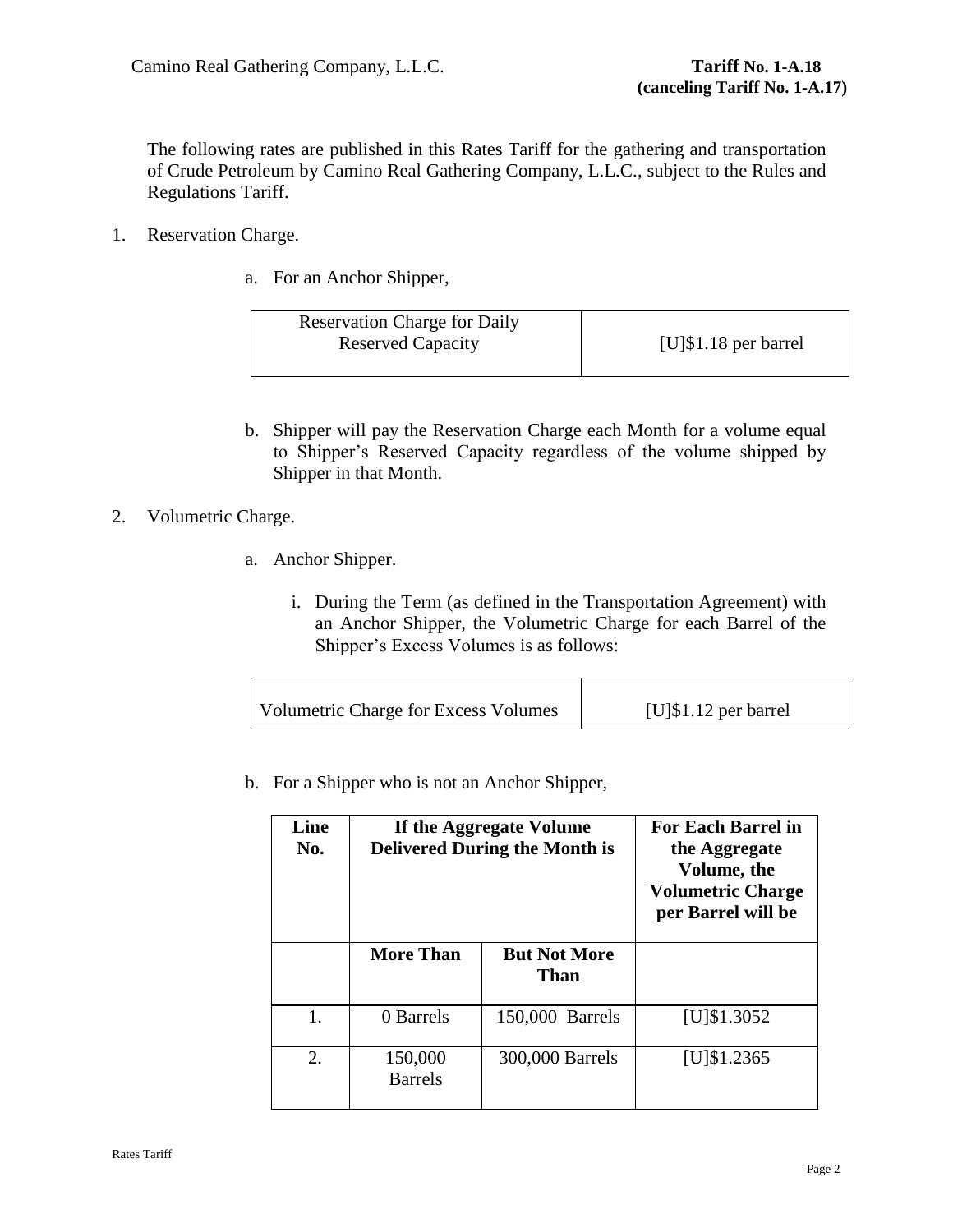| 3. | 300,000<br><b>Barrels</b>       | 600,000 Barrels             | $[U]$ \$1.2091 |
|----|---------------------------------|-----------------------------|----------------|
| 4. | 600,000<br><b>Barrels</b>       | 1,200,000<br><b>Barrels</b> | $[U]$ \$1.1816 |
| 5. | 1,200,000<br><b>Barrels</b>     | 1,800,000 Barrels           | $[U]$ \$1.1542 |
| 6. | 1,800,000<br><b>Barrels</b>     | 2,400,000 Barrels           | $[U]$ \$1.1264 |
| 7. | 2,400,000<br>Barrels or<br>more |                             | $[U]$ \$1.0854 |

# 3. Adjustment of Charges.

- a. For an Anchor Shipper, the Reservation Charge set forth in Section [1](#page-1-0) and the Volumetric Charge for Excess Volumes set forth in Section 2.a.i will escalate on each January 1st during the Term of this Agreement by multiplying the applicable Transportation Fee by the sum of (a) one, plus (b) the percentage increase, if any, in the September "All Items" component of the Consumer Price Index for All Urban Consumers – U.S. City Average ("CPI-U") as published by the U.S. Bureau of Labor Statistics (Table 1 of the CPI Detailed Report issued by the U.S. Bureau of Labor Statistics each month) for the previous 12-month period for which changes are reported. If there is no increase in the CPI-U, then no escalation will occur and the then applicable charges or fees will remain the same as the previous 12-month period, but shall not be decreased.
- b. On each July 1, the Volumetric Charge set forth in Section [2.b](#page-1-1) will be adjusted by the FERC-Based Adjustment (as defined in the Transportation Agreement) determined as of that July 1. The Volumetric Charges subject to this Section [2.b](#page-1-1) will only be adjusted for increases. Gatherer will notify Shipper of updated rates annually.
- 4. The following Receipt Points and Delivery Points are, or will be, established for the Camino Real Oil Gathering System: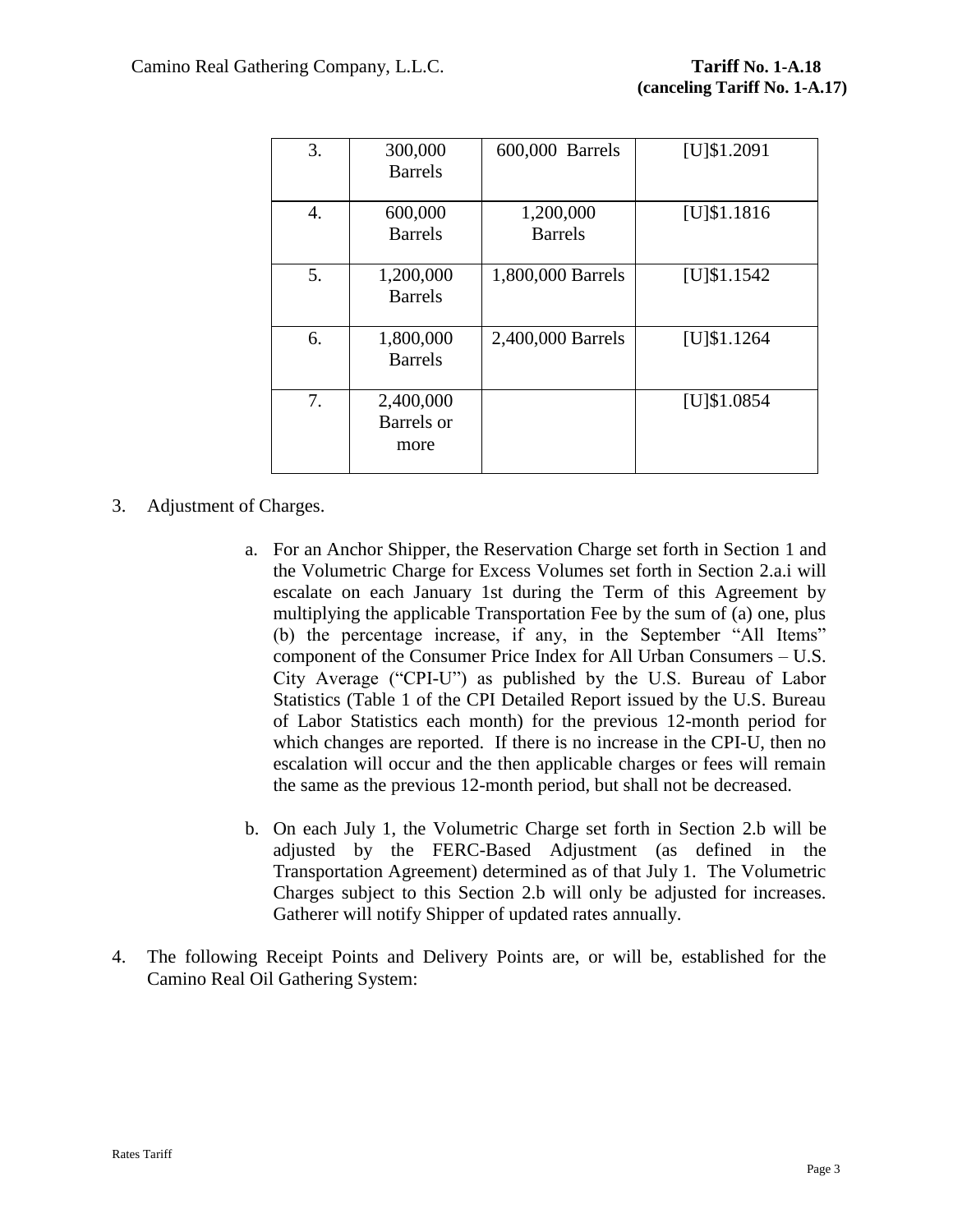The following will be Receipt Points:

| Line           | <b>Name of Receipt Point</b>   | <b>Location</b>                                                                             |
|----------------|--------------------------------|---------------------------------------------------------------------------------------------|
| <b>Number</b>  |                                |                                                                                             |
| 1              | <b>Brown Trust 1</b>           | Brown Trust 1 Production Facility at the Brown                                              |
|                |                                | Trust Ranch, La Salle County, Texas                                                         |
| $\overline{2}$ | <b>Brown Trust 2</b>           | Brown Trust 2 Production Facility at the Brown                                              |
|                |                                | Trust Ranch, La Salle County, Texas                                                         |
| 3              | <b>Brown</b>                   | Shipper's Brown Central Production Facility at the<br>Brown Ranch, La Salle County, Texas   |
| $\overline{4}$ | <b>Hixon Central</b>           | Shipper's Hixon Central Production Facility at the                                          |
|                |                                | Hixon Ranch, La Salle County, Texas                                                         |
| 5              | <b>Hixon North</b>             | Shipper's Hixon North Central Production Facility                                           |
|                |                                | at the Hixon Ranch, La Salle County, Texas                                                  |
| 6              | <b>Hixon Northeast</b>         | Shipper's Hixon Northeast Central Production                                                |
|                |                                | Facility at the Hixon Ranch, La Salle County,                                               |
|                |                                | Texas                                                                                       |
| $\overline{7}$ | <b>Hixon Northwest</b>         | Shipper's Hixon Northwest Central Production                                                |
|                |                                | Facility at the Hixon Ranch, La Salle County,                                               |
|                |                                | Texas                                                                                       |
| 8              | Lehman                         | Shipper's Lehman Central Production Facility at<br>the Lehman Ranch, La Salle County, Texas |
| 9              | Maltsberger SW                 | Shipper's Maltsberger<br>Southwest<br>Central                                               |
|                |                                | Production Facility at the Maltsberger Ranch, La                                            |
|                |                                | Salle County, Texas                                                                         |
| 10             | Newman                         | Shipper's Newman North Central Production                                                   |
|                |                                | Facility at the Newman Ranch, La Salle County,                                              |
|                |                                | Texas                                                                                       |
| 11             | <b>Ritchie Farms North</b>     | Shipper's Ritchie Farms North Central Production                                            |
|                |                                | Facility at the Ritchie Farms Ranch, La Salle                                               |
|                |                                | County, Texas                                                                               |
| 12             | <b>Ritchie Farms South</b>     | Shipper's Ritchie Farms South Central Production                                            |
|                |                                | Facility at the Ritchie Farms Ranch, La Salle                                               |
|                |                                | County, Texas                                                                               |
| 13             | <b>Ritchie Farms Southwest</b> | Shipper's Ritchie<br>Southwest Farms<br>Central                                             |
|                |                                | Production Facility at the Ritchie Farms Ranch, La<br>Salle County, Texas                   |
| 14             | <b>Storey Altito Northeast</b> | Altito<br>Northeast<br>Shipper's<br>Storey<br>Central                                       |
|                |                                | Production Facility at the Storey Altito Ranch, La                                          |
|                |                                | Salle County, Texas                                                                         |
| 15             | <b>Storey Altito Northwest</b> | Altito<br>Northwest<br>Shipper's<br>Storey<br>Central                                       |
|                |                                | Production Facility at the Storey Altito Ranch, La                                          |
|                |                                | Salle County, Texas                                                                         |